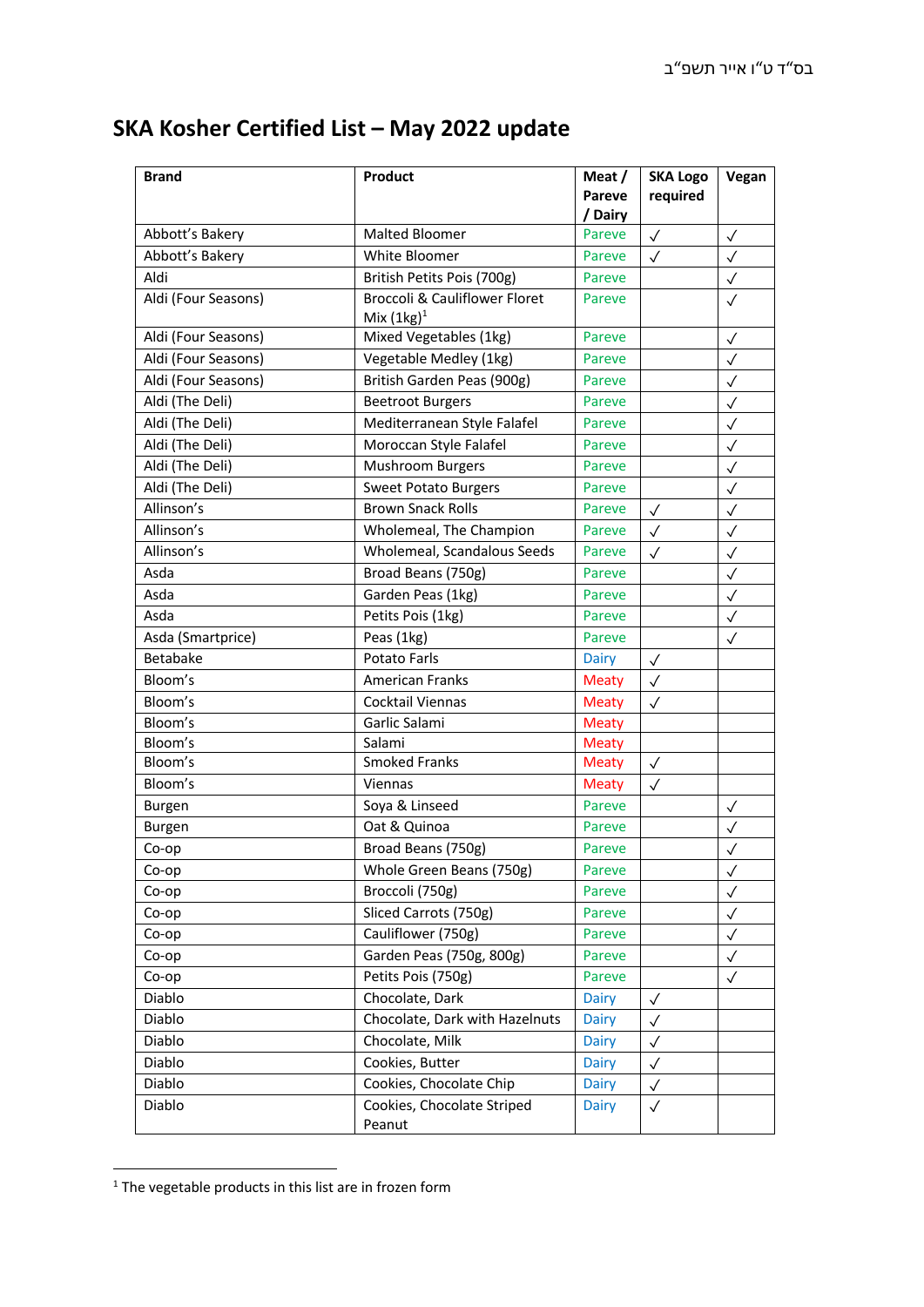| Diablo    | Cookies, Coconut                         | <b>Dairy</b>                 | $\checkmark$ |              |
|-----------|------------------------------------------|------------------------------|--------------|--------------|
| Diablo    | Cookies, Cranberry                       | <b>Dairy</b>                 | $\checkmark$ |              |
| Diablo    | Cookies, Dark Chocolate                  | <b>Dairy</b>                 | $\checkmark$ |              |
|           | Cookies & Cream                          |                              |              |              |
| Diablo    | Cookies, Goji Berry                      | Dairy                        | $\checkmark$ |              |
| Diablo    | Cookies, Hazelnut                        | <b>Dairy</b>                 | $\checkmark$ |              |
| Diablo    | Cookies, White Chocolate                 | Dairy                        | $\checkmark$ |              |
|           | Cookies & Cream                          |                              |              |              |
| Diablo    | Wafers, Chocolate                        | Dairy                        | $\checkmark$ |              |
| Diablo    | Wafers, Coconut                          | <b>Dairy</b>                 | $\checkmark$ |              |
| Gilbert's | <b>Beef Salami</b>                       | <b>Meaty</b>                 | $\checkmark$ |              |
| Gilbert's | Chopped Liver                            | <b>Meaty</b>                 | $\checkmark$ |              |
| Gilbert's | Chorizo                                  | <b>Meaty</b>                 | $\checkmark$ |              |
| Gilbert's | Hot Salt Beef                            | Meaty                        | $\checkmark$ |              |
| Gilbert's | Liver Sausage                            | <b>Meaty</b>                 | $\checkmark$ |              |
| Gilbert's | Luncheon Meat                            | <b>Meaty</b>                 | $\checkmark$ |              |
| Gilbert's | New York Pastrami                        | <b>Meaty</b>                 | $\checkmark$ |              |
| Gilbert's | Peppered Beef Salami                     | <b>Meaty</b>                 | $\checkmark$ |              |
| Gilbert's | <b>Pressed Tongue</b>                    | <b>Meaty</b>                 | $\checkmark$ |              |
| Gilbert's | Roast Turkey Breast                      | <b>Meaty</b>                 | $\checkmark$ |              |
| Gilbert's | <b>Smoked Turkey Breast</b>              | <b>Meaty</b>                 | $\checkmark$ |              |
| Gilbert's | <b>Traditional Salt Beef</b>             | <b>Meaty</b>                 | $\checkmark$ |              |
| Gilbert's | Turkey Pastrami                          | <b>Meaty</b>                 | $\checkmark$ |              |
| Gilbert's | <b>Turkey Breast</b>                     | <b>Meaty</b>                 | $\checkmark$ |              |
| Gilbert's | <b>Turkey Hot Dogs</b>                   | <b>Meaty</b>                 | $\checkmark$ |              |
| Gilbert's | Viennas                                  | <b>Meaty</b>                 | $\checkmark$ |              |
| Gilbert's | Wafer Thin Pastrami                      | <b>Meaty</b>                 | $\checkmark$ |              |
| Gilbert's | Wafer Thin Roast Turkey Breast           | <b>Meaty</b>                 | $\checkmark$ |              |
| Gilbert's | Wafer Thin Salt Beef                     | Meaty                        | $\checkmark$ |              |
| GOSH!     | Entire range                             | Pareve                       | $\checkmark$ | $\checkmark$ |
| Kingsmill | <b>Brioche Buns</b>                      |                              |              |              |
| Kingsmill | Crumpets, Round                          | <b>Dairy</b><br><b>Dairy</b> | $\checkmark$ |              |
| Kingsmill | <b>Muffins</b>                           |                              | $\checkmark$ |              |
|           |                                          | <b>Dairy</b>                 | $\checkmark$ |              |
| Kingsmill | Pancakes, Blueberry                      | Dairy                        | $\checkmark$ |              |
| Kingsmill | Pancakes, Double Chocolate               | <b>Dairy</b>                 | $\checkmark$ |              |
| Kingsmill | Pancakes, Giant                          | Dairy                        | $\checkmark$ |              |
| Kingsmill | Pancakes, Golden                         | Dairy                        | $\checkmark$ |              |
| Kingsmill | Pancakes, Syrup and Sultana              | Dairy                        | $\checkmark$ |              |
| Kingsmill | Potato Scones                            | Dairy                        | $\checkmark$ |              |
| Kingsmill | Rolls, 50/50                             | Pareve                       | $\checkmark$ | $\checkmark$ |
| Kingsmill | Rolls, Hot Dog                           | Pareve                       | $\checkmark$ | $\checkmark$ |
| Kingsmill | Rolls, Soft White                        | Pareve                       | $\checkmark$ | $\checkmark$ |
| Kingsmill | Rolls, Wholemeal                         | Pareve                       | $\checkmark$ | $\checkmark$ |
| Kingsmill | Sliced Bread, 50/50                      | Pareve                       | $\checkmark$ | $\checkmark$ |
| Kingsmill | Sliced Bread, 50/50 Multiseed            | Pareve                       | $\checkmark$ | $\checkmark$ |
| Kingsmill | Sliced Bread, 50/50 Multiseed<br>No Bits | Pareve                       | $\checkmark$ | $\checkmark$ |
| Kingsmill | Sliced Bread, 50/50 Vitamin              | Pareve                       | $\checkmark$ |              |
|           | <b>Boost</b><br>Sliced Bread, Danish     |                              |              |              |
| Kingsmill |                                          | Pareve                       | $\checkmark$ | $\checkmark$ |
| Kingsmill | Sliced Bread, No Crusts 50/50            | Pareve                       | $\checkmark$ | $\checkmark$ |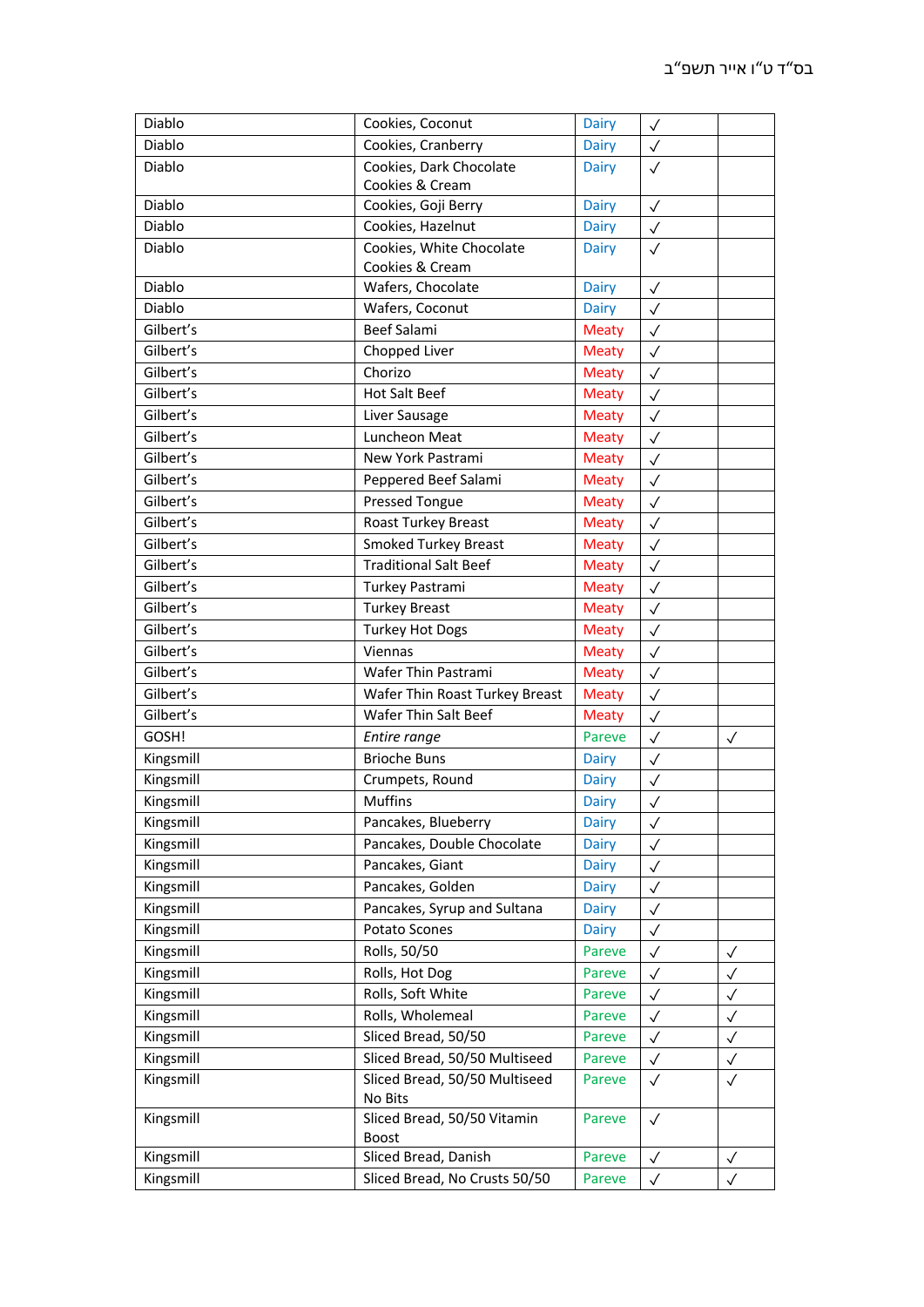| Kingsmill             | Sliced Bread, No Crusts White                         | Pareve       | $\checkmark$ | $\checkmark$ |
|-----------------------|-------------------------------------------------------|--------------|--------------|--------------|
| Kingsmill             | Sliced Bread, No Crusts                               | Pareve       | $\checkmark$ | $\checkmark$ |
|                       | Wholemeal                                             |              |              |              |
| Kingsmill             | Sliced Bread, Soft White 400g                         | Pareve       | $\checkmark$ | $\checkmark$ |
| Kingsmill             | Sliced Bread, Soft White 800g,<br>Medium Sliced       | Pareve       | $\checkmark$ | $\checkmark$ |
| Kingsmill             | Sliced Bread, Soft White 800g,<br><b>Thick Sliced</b> | Pareve       | $\checkmark$ | $\checkmark$ |
| Kingsmill             | Sliced Bread, Super Seeds                             | Pareve       | $\checkmark$ | $\checkmark$ |
| Kingsmill             | Sliced Bread, Super Toasty                            | Pareve       | $\checkmark$ | $\checkmark$ |
| Kingsmill             | Thins, 50/50                                          | Pareve       | $\checkmark$ | $\checkmark$ |
| Kingsmill             | Thins, Seeded                                         | Pareve       | $\checkmark$ | $\checkmark$ |
| Kingsmill             | Thins, Soft White                                     | Pareve       | $\checkmark$ | $\checkmark$ |
| Kingsmill             | Thins, Wholemeal                                      | Pareve       | $\checkmark$ | $\checkmark$ |
| Kosher Deli           | Entire range                                          | <b>Meaty</b> | $\checkmark$ |              |
| Lidl (Freshona)       | Supersweet Corn (1kg)                                 | Pareve       |              | $\checkmark$ |
| Lidl (Freshona)       | Mixed Vegetables (1kg)                                | Pareve       |              | $\checkmark$ |
| Lidl (Freshona)       | Garden Peas (900g)                                    | Pareve       |              | $\checkmark$ |
| Lidl (Green Grocer's) | <b>Vegetable Medley</b>                               | Pareve       |              | $\checkmark$ |
| Lidl (Vemondo)        | Vegan Beetroot Burgers                                | Pareve       |              | $\checkmark$ |
| Lidl (Vemondo)        | Vegan Moroccan Style Burgers                          | Pareve       |              | $\checkmark$ |
| M&S Food              | Broad Beans (500g)                                    | Pareve       |              | $\checkmark$ |
| M&S Food              | Extra Fine Green Beans (500g)                         | Pareve       |              | $\checkmark$ |
| M&S Food              | Broccoli (750g)                                       | Pareve       |              | $\checkmark$ |
| M&S Food              | Chantenay Carrots (500g)                              | Pareve       |              | $\checkmark$ |
| M&S Food              | Cauliflower (750g)                                    | Pareve       |              | $\checkmark$ |
| M&S Food              | Supersweet Corn (500g)                                | Pareve       |              | $\checkmark$ |
| M&S Food              | Sliced Leeks (500g)                                   | Pareve       |              | $\checkmark$ |
| M&S Food              | Broad Bean, Edamame & Pea                             | Pareve       |              | ✓            |
|                       | Mix (500g)                                            |              |              |              |
| M&S Food              | Petits Pois & Sweetcorn Mix<br>(500g)                 | Pareve       |              | $\checkmark$ |
| M&S Food              | Vegetable Medley (500g, 1kg)                          | Pareve       |              | $\checkmark$ |
| M&S Food              | Garden Peas (750g, 1.25kg)                            | Pareve       |              | $\checkmark$ |
| M&S Food              | Petits Pois (750g, 1.25kg)                            | Pareve       |              | $\checkmark$ |
| M&S Food              | Kale (300g)                                           | Pareve       |              | $\checkmark$ |
| M&S Food              | Sliced Mixed Pepper (500g)                            | Pareve       |              | $\checkmark$ |
| M&S Food              | Leaf Spinach (900g)                                   | Pareve       |              | $\checkmark$ |
| M&S Food              | Steam Bags: Broccoli, Carrot &<br>Sweetcorn           | Pareve       |              | $\checkmark$ |
| M&S Food              | Steam Bags: Peas, Sweetcorn,<br>Broccoli & Spinach    | Pareve       |              | $\checkmark$ |
| M&S Food              | Steam Bags: Cauliflower Rice                          | Pareve       |              | $\checkmark$ |
| McCain                | Naked Oven Chips, Straight Cut                        | Pareve       | $\checkmark$ | $\checkmark$ |
| McCain                | Naked Oven Chips, Crinkle Cut                         | Pareve       | $\checkmark$ | ✓            |
| McCain                | Naked Skin On Chunky Chips                            | Pareve       | $\checkmark$ | $\checkmark$ |
| McCain                | Home Chips, Straight Cut                              | Pareve       | $\checkmark$ |              |
| McCain                | Home Chips, Chunky                                    | Pareve       | $\checkmark$ | $\checkmark$ |
| McCain                | Home Chips, Gluten Free                               | Pareve       | $\checkmark$ | $\checkmark$ |
| McCain                | Home Chips, Lighter                                   | Pareve       | $\checkmark$ | $\checkmark$ |
| McCain                | French Fries, Crispy                                  | Pareve       | $\checkmark$ | $\checkmark$ |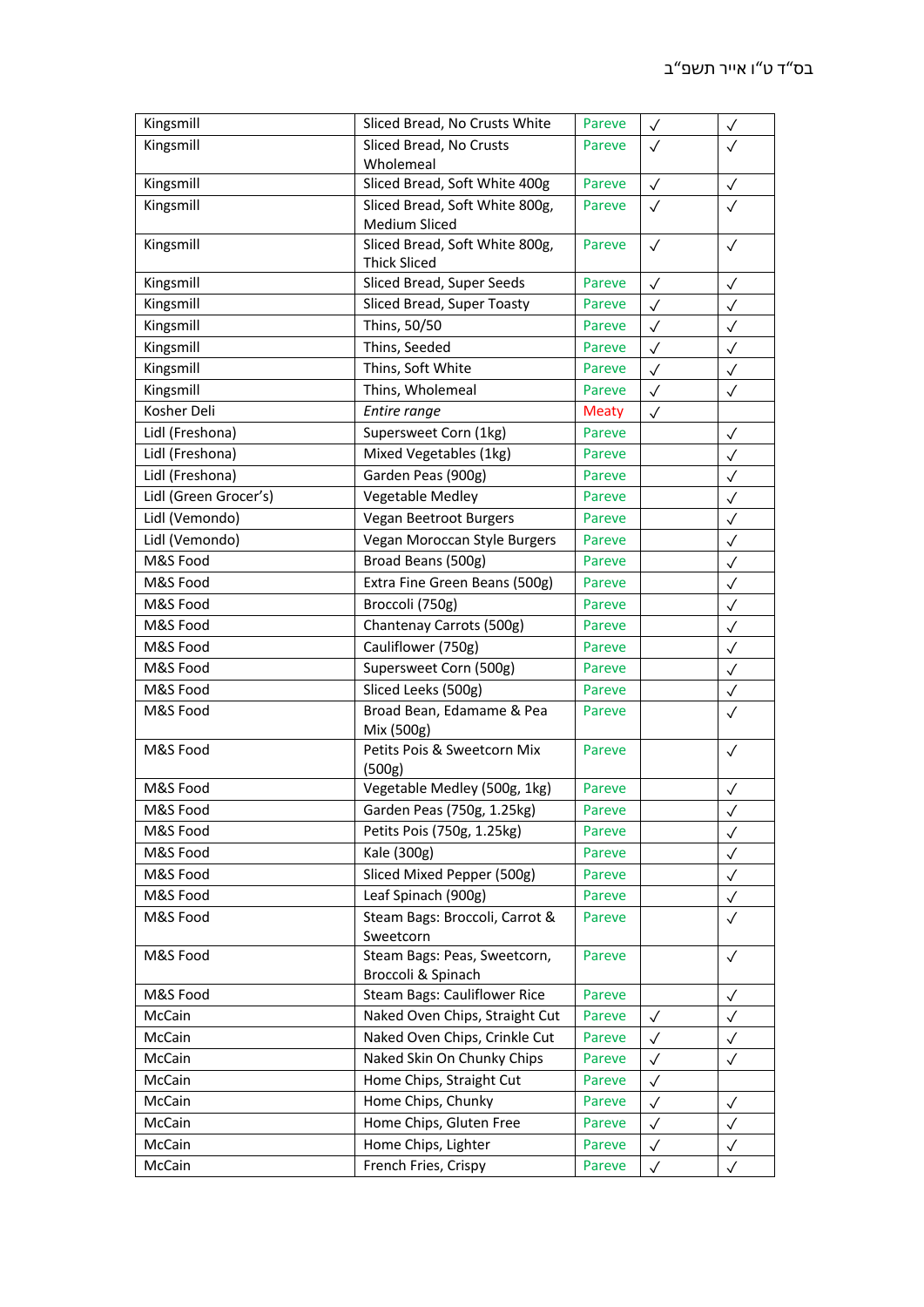| McCain      | French Fries, Quick Cook                   | Pareve | $\checkmark$ | $\checkmark$ |
|-------------|--------------------------------------------|--------|--------------|--------------|
| McCain      | Peri Peri Fries                            | Pareve | $\checkmark$ | $\checkmark$ |
| McCain      | Southern Fries                             | Pareve | $\checkmark$ | $\checkmark$ |
| McCain      | Skin On Fries                              | Pareve | $\checkmark$ | $\checkmark$ |
| McCain      | Quick Chips, Straight Cut                  | Pareve | $\checkmark$ | $\checkmark$ |
| McCain      | Quick Chips, Crinkle Cut                   | Pareve | $\checkmark$ | $\checkmark$ |
| McCain      | Flavour Makers, Smokey BBQ                 | Pareve | $\checkmark$ | $\checkmark$ |
| McCain      | Flavour Makers, Garlic & Herb              | Pareve | $\checkmark$ | $\checkmark$ |
|             | Chimichurri                                |        |              |              |
| McCain      | Flavour Makers, Deep Ridge                 | Pareve | $\checkmark$ | $\checkmark$ |
|             | Chipotle Chilli                            |        |              |              |
| McCain      | Hash Browns                                | Pareve | $\checkmark$ |              |
| McCain      | Smiles                                     | Pareve | $\checkmark$ | $\checkmark$ |
| McCain      | <b>Minions</b>                             | Pareve | $\checkmark$ | $\checkmark$ |
| McCain      | Unicorns                                   | Pareve | $\checkmark$ | $\checkmark$ |
| McCain      | Ready Baked Jackets                        | Pareve | $\checkmark$ | $\checkmark$ |
| McCain      | Wedges, Lightly Spiced                     | Pareve | $\checkmark$ | $\checkmark$ |
| McCain      | Wedges, Roasted Garlic                     | Pareve | $\checkmark$ | $\checkmark$ |
| McCain      | Wedges, Firecracker                        | Pareve | $\checkmark$ | $\checkmark$ |
| McCain      | Wedges, Jacket                             | Pareve | $\checkmark$ | $\checkmark$ |
| Mr Freed's  | Cocktail Latkes                            | Pareve | $\checkmark$ |              |
| Mr Freed's  | <b>Chopped Herring Salad</b>               | Pareve | $\checkmark$ |              |
| Mr Freed's  | <b>Fish Balls</b>                          | Pareve | $\checkmark$ |              |
| Mr Freed's  | Mediterranean Falafel                      | Pareve | $\checkmark$ | $\checkmark$ |
| Mr Freed's  | Potato Latkes                              | Pareve | $\checkmark$ |              |
| Mr Freed's  | Sweet Potato Pakora                        | Pareve | $\checkmark$ | $\checkmark$ |
| Mr Freed's  | <b>Traditional Falafel</b>                 | Pareve | $\checkmark$ | $\checkmark$ |
| Mr Freed's  | <b>Tuna Bites</b>                          | Pareve | $\checkmark$ |              |
| Mr Freed's  | Tuna Salad                                 | Pareve | $\checkmark$ |              |
| Ocado       | Edamame Beans (600g)                       | Pareve |              | $\checkmark$ |
| One Stop    | <b>Farmhouse Mixed Vegetables</b><br>(1kg) | Pareve |              | $\checkmark$ |
| One Stop    | Petits Pois (1kg)                          | Pareve |              | $\checkmark$ |
| Sainsbury's | Garden Peas (910g, 1.81kg)                 | Pareve |              | $\checkmark$ |
| Sainsbury's | Petits Pois (910g, 1.81kg)                 | Pareve |              | $\checkmark$ |
| Spice Way   | Allspice Ground                            | Pareve |              | $\checkmark$ |
| Spice Way   | Allspice Whole                             | Pareve |              | $\checkmark$ |
| Spice Way   | Anise Seed                                 | Pareve |              | $\checkmark$ |
| Spice Way   | <b>Black Pepper Ground</b>                 | Pareve |              | $\checkmark$ |
| Spice Way   | <b>Black Peppercorns</b>                   | Pareve |              | $\checkmark$ |
| Spice Way   | Cardamom Ground                            | Pareve |              | $\checkmark$ |
| Spice Way   | Cardamom Whole                             | Pareve |              | $\checkmark$ |
| Spice Way   | Cinnamon Ground                            | Pareve |              | $\checkmark$ |
| Spice Way   | Cinnamon Sticks                            | Pareve |              | $\checkmark$ |
| Spice Way   | Cloves Whole                               | Pareve |              | $\checkmark$ |
| Spice Way   | <b>Coriander Seeds</b>                     | Pareve |              | $\checkmark$ |
| Spice Way   | Crushed Chilli                             | Pareve |              | $\checkmark$ |
| Spice Way   | <b>Cumin Seeds</b>                         | Pareve |              | $\checkmark$ |
| Spice Way   | Garlic Powder                              | Pareve |              | $\checkmark$ |
| Spice Way   | <b>Ginger Dried</b>                        | Pareve |              | $\checkmark$ |
| Spice Way   | Ginger Ground                              | Pareve |              | $\checkmark$ |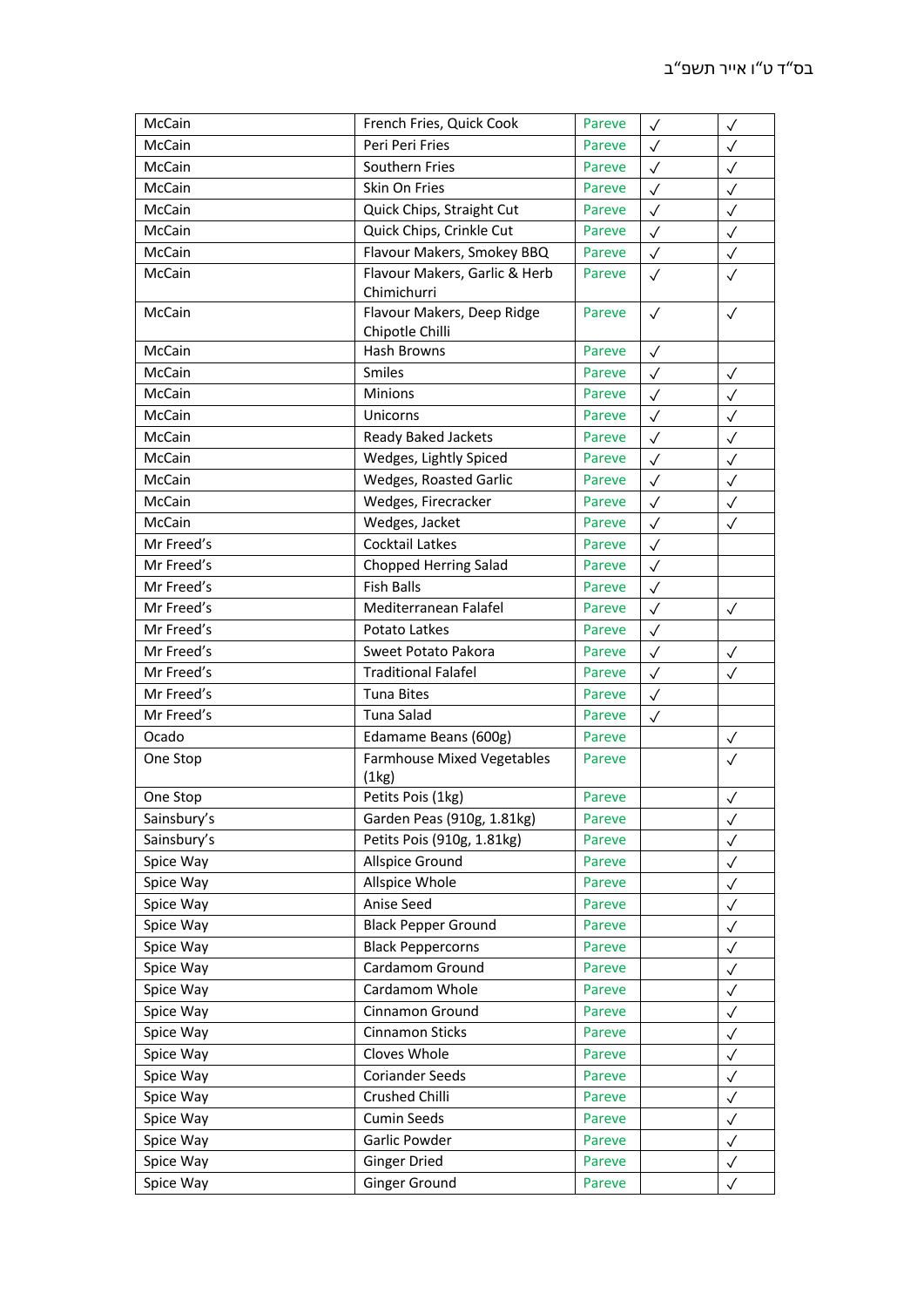| Spice Way | Green Peppercorns                        | Pareve |              | $\checkmark$ |
|-----------|------------------------------------------|--------|--------------|--------------|
| Spice Way | Nigella Seeds                            | Pareve |              | $\checkmark$ |
| Spice Way | Nutmeg Ground                            | Pareve |              | $\checkmark$ |
| Spice Way | Nutmeg Whole                             | Pareve |              | $\checkmark$ |
| Spice Way | Pink Peppercorns                         | Pareve |              | $\checkmark$ |
| Spice Way | Saffron                                  | Pareve |              | $\checkmark$ |
| Spice Way | <b>Star Anise</b>                        | Pareve |              | $\checkmark$ |
| Spice Way | Sumac                                    | Pareve |              | $\checkmark$ |
| Spice Way | Turmeric                                 | Pareve |              | $\checkmark$ |
| Spice Way | White Pepper Ground                      | Pareve |              | $\checkmark$ |
| Spice Way | White Pepper Whole                       | Pareve |              | $\checkmark$ |
| Spice Way | Cook Clever, Black Salt                  | Pareve | $\checkmark$ | $\checkmark$ |
| Spice Way | Cook Clever, Lavender, Garlic &          | Pareve | $\checkmark$ | $\checkmark$ |
|           | Vanilla Salt                             |        |              |              |
| Spice Way | Cook Clever, Lazy Lamb                   | Pareve | $\checkmark$ | $\checkmark$ |
| Spice Way | Cook Clever, Orange &                    | Pareve | $\checkmark$ | $\checkmark$ |
|           | Cinnamon Salt                            |        |              |              |
| Spice Way | Cook Clever, Pronto Presto               | Pareve | $\checkmark$ | $\checkmark$ |
| Spice Way | Cook Clever, Ravishing                   | Pareve | $\checkmark$ | $\checkmark$ |
|           | Rosemary                                 |        |              |              |
| Spice Way | Cook Clever, Rockin' Roast Beef          | Pareve | $\checkmark$ | $\checkmark$ |
| Spice Way | Cook Clever, Salad Sprinkles             | Pareve | $\checkmark$ | $\checkmark$ |
| Spice Way | Cook Clever, Seeded Salad                | Pareve | $\checkmark$ | $\checkmark$ |
| Spice Way | Cook Clever, Vegetable Salt              | Pareve | $\checkmark$ | $\checkmark$ |
| Spice Way | Fast Gourmet, Almond &                   | Pareve | $\checkmark$ | $\checkmark$ |
|           | Raisins                                  |        |              |              |
| Spice Way | Fast Gourmet, Classic Chinese            | Pareve | $\checkmark$ | $\checkmark$ |
| Spice Way | Fast Gourmet, Magic Majadra              | Pareve | $\checkmark$ | $\checkmark$ |
| Spice Way | Fast Gourmet, Manic Mexican              | Pareve | $\checkmark$ | $\checkmark$ |
| Spice Way | Fast Gourmet, Middle Eastern             | Pareve | $\checkmark$ | $\checkmark$ |
|           | Mixture                                  |        |              |              |
| Spice Way | Fast Gourmet, Nice 'N' Spicy             | Pareve | $\checkmark$ | $\checkmark$ |
| Spice Way | Fast Gourmet, Omelette &                 | Pareve | $\checkmark$ | $\checkmark$ |
|           | Quiche                                   |        |              |              |
| Spice Way | Fast Gourmet, Princely Persian           | Pareve | $\checkmark$ | $\checkmark$ |
| Spice Way | Fast Gourmet, Rajah Rice                 | Pareve | $\checkmark$ | $\checkmark$ |
| Spice Way | Fast Gourmet, Regal Red Sea              | Pareve | $\checkmark$ | $\checkmark$ |
| Spice Way | Fast Gourmet, Sassy Sweet                | Pareve | $\checkmark$ | $\checkmark$ |
|           | Potato                                   |        |              |              |
| Spice Way | Fast Gourmet, Shakshuka                  | Pareve | $\checkmark$ | $\checkmark$ |
| Spice Way | Fast Gourmet, Tasty Tuscan               | Pareve | $\checkmark$ | $\checkmark$ |
| Spice Way | Fast Gourmet, Tempting Thai              | Pareve | $\checkmark$ | $\checkmark$ |
| Spice Way | Fast Gourmet, Very Veggie                | Pareve | $\checkmark$ | $\checkmark$ |
| Spice Way | Fr'cinni Fruit, Amazing Apple            | Pareve | $\checkmark$ | $\checkmark$ |
| Spice Way | Fr'cinni Fruit, Caramel                  | Pareve | $\checkmark$ | $\checkmark$ |
|           | Indulgence                               |        |              |              |
| Spice Way | Fr'cinni Fruit, Cheeky Cherry            | Pareve | $\checkmark$ | $\checkmark$ |
|           | Spice<br>Fr'cinni Fruit, Cool Lemon Tree |        |              |              |
| Spice Way |                                          | Pareve | $\checkmark$ | $\checkmark$ |
| Spice Way | Fr'cinni Fruit, Cranberry Craze          | Pareve | $\checkmark$ | $\checkmark$ |
| Spice Way | Fr'cinni Fruit, Divine Diet              | Pareve | $\checkmark$ | $\checkmark$ |
| Spice Way | Fr'cinni Fruit, Dreamy Vanilla           | Pareve | $\checkmark$ | $\checkmark$ |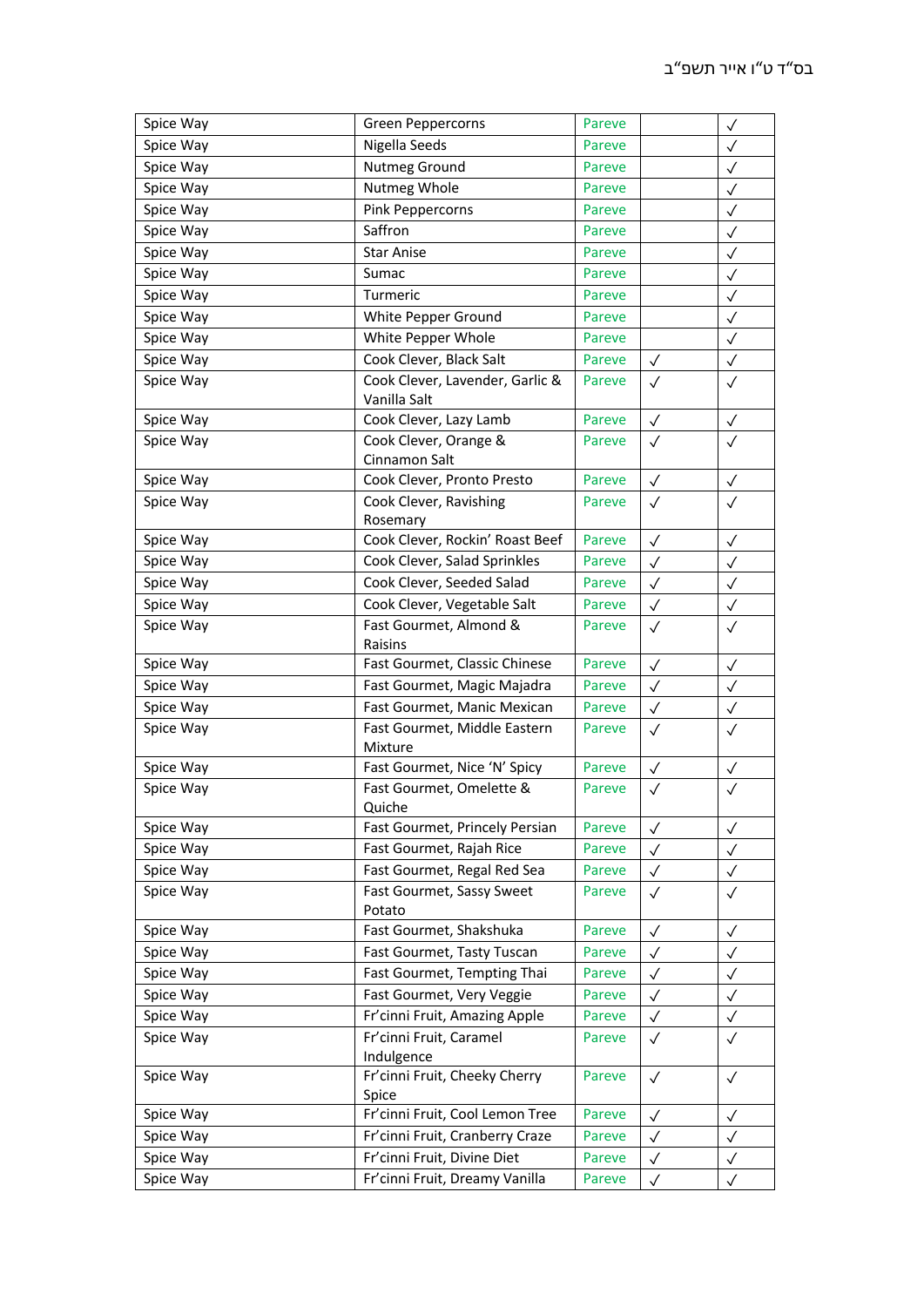| Spice Way | Fr'cinni Fruit, Funky Fruits                 | Pareve | $\checkmark$ | $\checkmark$ |
|-----------|----------------------------------------------|--------|--------------|--------------|
| Spice Way | Fr'cinni Fruit, Gorgeous Ginger              | Pareve | $\checkmark$ | $\checkmark$ |
| Spice Way | Fr'cinni Fruit, Luscious Lemon &             | Pareve | $\checkmark$ | $\checkmark$ |
|           | Lime                                         |        |              |              |
| Spice Way | Fr'cinni Fruit, Opulent Orange &             | Pareve | $\checkmark$ | $\checkmark$ |
|           | Chilli                                       |        |              |              |
| Spice Way | Fr'cinni Fruit, Perfect                      | Pareve | $\checkmark$ | $\checkmark$ |
| Spice Way | Pomegranate<br>Fr'cinni Fruit, Posh Pomelo & | Pareve |              |              |
|           | Melon                                        |        | $\checkmark$ | $\checkmark$ |
| Spice Way | Fr'cinni Fruit, Simply Strawberry            | Pareve | $\checkmark$ | $\checkmark$ |
| Spice Way | Fr'cinni Fruit, Totally Tropical             | Pareve | $\checkmark$ | $\checkmark$ |
| Spice Way | Fr'cinni Fruit, Zesty Citrus                 | Pareve | $\checkmark$ | $\checkmark$ |
| Spice Way | Fr'cinni Health, Blood Pressure              | Pareve | $\checkmark$ | ✓            |
| Spice Way | Fr'cinni Health, Calm Chai                   | Pareve | $\checkmark$ | $\checkmark$ |
| Spice Way | Fr'cinni Health, Cholesterol                 | Pareve | $\checkmark$ | $\checkmark$ |
| Spice Way | Fr'cinni Health, Congestion                  | Pareve | $\checkmark$ | $\checkmark$ |
| Spice Way | Fr'cinni Health, Diabetes                    | Pareve | $\checkmark$ | $\checkmark$ |
| Spice Way | Fr'cinni Health, Digestion                   | Pareve | $\checkmark$ | $\checkmark$ |
| Spice Way | Fr'cinni Health, French Infusion             | Pareve | $\checkmark$ | $\checkmark$ |
| Spice Way | Fr'cinni Health, Fruit Earl Grey             | Pareve | $\checkmark$ | $\checkmark$ |
| Spice Way | Fr'cinni Health, Galilee                     | Pareve | $\checkmark$ | $\checkmark$ |
| Spice Way | Fr'cinni Health, Green Tea                   | Pareve | $\checkmark$ | $\checkmark$ |
| Spice Way | Fr'cinni Health, Green Tea with              | Pareve | $\checkmark$ | $\checkmark$ |
|           | Ginger & Cinnamon                            |        |              |              |
| Spice Way | Fr'cinni Health, Green Tea with              | Pareve | $\checkmark$ | $\checkmark$ |
|           | Jasmine                                      |        |              |              |
| Spice Way | Fr'cinni Health, Green Tea with              | Pareve | $\checkmark$ | $\checkmark$ |
|           | Lemon & Honey                                |        |              |              |
| Spice Way | Fr'cinni Health, Green Tea with              | Pareve | $\checkmark$ | $\checkmark$ |
|           | Mint & Camomile                              |        |              |              |
| Spice Way | Fr'cinni Health, Herbal Detox                | Pareve | $\checkmark$ | $\checkmark$ |
| Spice Way | Fr'cinni Health, Immune                      | Pareve | $\checkmark$ | $\checkmark$ |
| Spice Way | Fr'cinni Health, Inflammation                | Pareve | $\checkmark$ | $\checkmark$ |
| Spice Way | Fr'cinni Health, Menopause                   | Pareve | $\checkmark$ | $\checkmark$ |
| Spice Way | Fr'cinni Health, Sleep                       | Pareve | $\checkmark$ | $\checkmark$ |
| Spice Way | Granoush, Granola Chagall                    | Pareve | $\checkmark$ | $\checkmark$ |
| Spice Way | Granoush, Granola Picasso                    | Pareve | $\checkmark$ | $\checkmark$ |
| Spice Way | Spice Blends, Arizona for Steak              | Pareve | $\checkmark$ | $\checkmark$ |
| Spice Way | Spice Blends, Baharat                        | Pareve | $\checkmark$ | ✓            |
| Spice Way | Spice Blends, BBQ Blend                      | Pareve | $\checkmark$ | $\checkmark$ |
| Spice Way | Spice Blends, Blend for Olive Oil            | Pareve | $\checkmark$ | $\checkmark$ |
| Spice Way | Spice Blends, Blend for Roasted              | Pareve | $\checkmark$ | $\checkmark$ |
| Spice Way | Vegetables<br>Spice Blends, Blend for        |        |              |              |
|           | Schnitzel                                    | Pareve | $\checkmark$ | $\checkmark$ |
| Spice Way | Spice Blends, Caffeine Fix                   | Pareve | $\checkmark$ | $\checkmark$ |
| Spice Way | Spice Blends, Chimichurri                    | Pareve | $\checkmark$ | $\checkmark$ |
| Spice Way | Spice Blends, Chinese 5-Spice                | Pareve | $\checkmark$ | $\checkmark$ |
| Spice Way | Spice Blends, Cool Curry                     | Pareve | $\checkmark$ | $\checkmark$ |
| Spice Way | Spice Blends, Fancy Fish                     | Pareve | $\checkmark$ | $\checkmark$ |
| Spice Way | Spice Blends, Garam Masala                   | Pareve | $\checkmark$ | $\checkmark$ |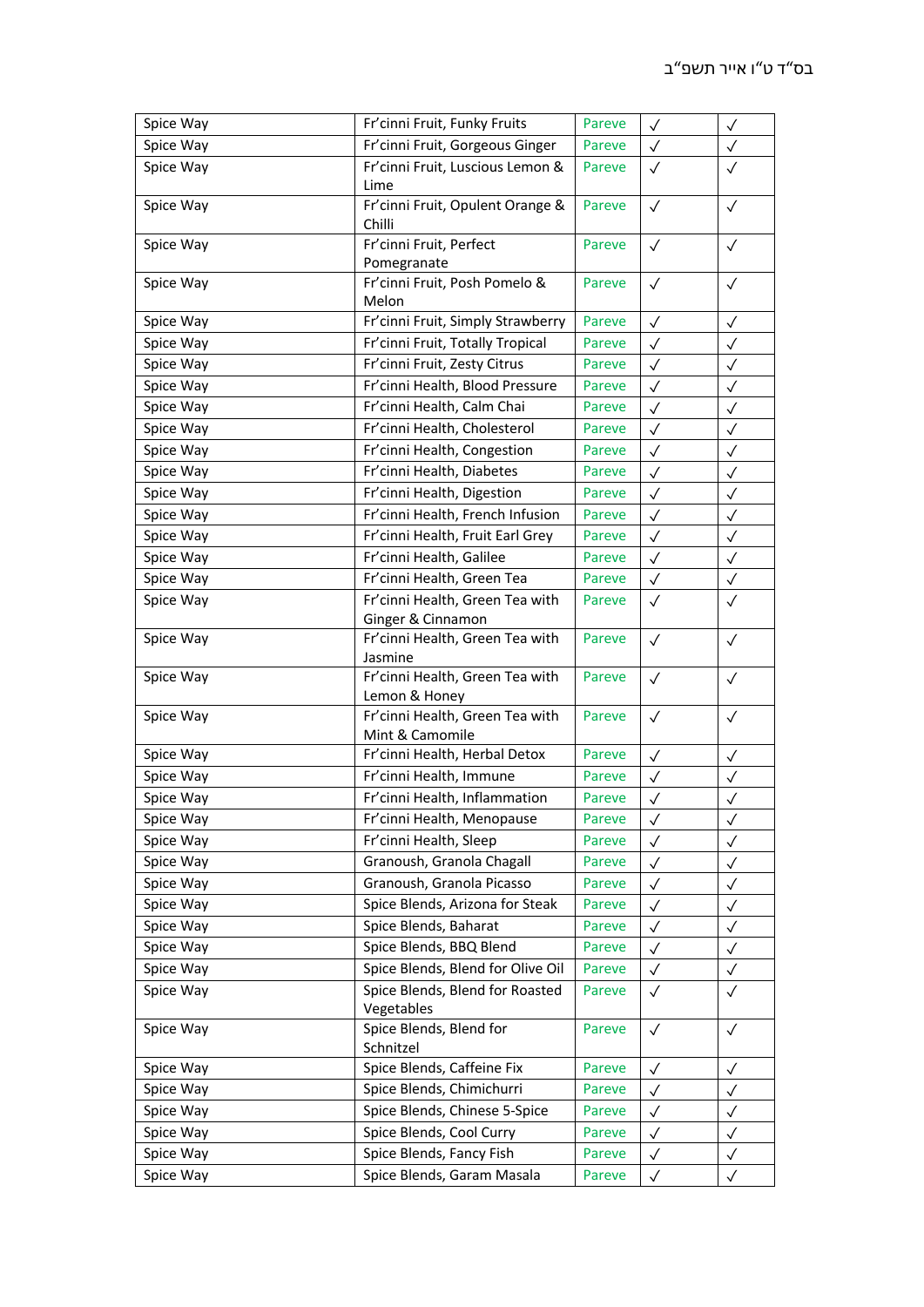| Spice Way             | Spice Blends, Give it a Kick             | Pareve           | $\checkmark$ | $\checkmark$      |
|-----------------------|------------------------------------------|------------------|--------------|-------------------|
| Spice Way             | Spice Blends, Glorious Garlic            | Pareve           | $\checkmark$ | $\checkmark$      |
| Spice Way             | Spice Blends, Heavenly Herbs             | Pareve           | $\checkmark$ | $\checkmark$      |
| Spice Way             | Spice Blends, Miracle Mince              | Pareve           | $\checkmark$ | $\checkmark$      |
| Spice Way             | Spice Blends, Moroccan Sweet             | Pareve           | $\checkmark$ | $\checkmark$      |
|                       | Paprika                                  |                  |              |                   |
| Spice Way             | Spice Blends, Mystic Moroccan            | Pareve           | $\checkmark$ | $\checkmark$      |
| Spice Way             | Spice Blends, Precious Paprika           | Pareve           | $\checkmark$ | $\checkmark$      |
| Spice Way             | Spice Blends, Prime                      | Pareve           | $\checkmark$ | $\checkmark$      |
|                       | Philadelphia                             |                  |              |                   |
| Spice Way             | Spice Blends, Ras El Hanut               | Pareve           | $\checkmark$ | $\checkmark$      |
| Spice Way             | Spice Blends, Sicillian Onion            | Pareve           | $\checkmark$ | $\checkmark$      |
|                       | Blend                                    |                  |              |                   |
| Spice Way             | Spice Blends, Smoked Paprika             | Pareve           | $\checkmark$ | $\checkmark$      |
| Spice Way             | Spice Blends, Tikka Masala               | Pareve           | $\checkmark$ | $\checkmark$      |
| Spice Way             | Spice Blends, Tomatoes &                 | Pareve           | $\checkmark$ | $\checkmark$      |
|                       | Peppermint                               |                  |              |                   |
| Spice Way<br>Sunblest | Spice Blends, Zippy Zaatar               | Pareve           | $\checkmark$ | $\checkmark$      |
|                       | Pancakes                                 | Dairy            | $\checkmark$ |                   |
| Sunblest              | Pancakes, Mini                           | Dairy            | $\checkmark$ |                   |
| Sunblest              | Pancakes, Giant                          | Dairy            | $\checkmark$ |                   |
| Sunblest              | Pancakes, Reduced Sugar                  | Dairy            | $\checkmark$ |                   |
| Sunblest              | Potato Farls                             | <b>Dairy</b>     | $\checkmark$ |                   |
| Sunblest              | Soda Farls                               | Dairy            | $\checkmark$ |                   |
| Sunblest              | Sliced Bread, White                      | Pareve           | $\checkmark$ | $\checkmark$      |
| Sunblest              | Sliced Bread, Plain White                | Pareve           | $\checkmark$ | $\checkmark$      |
| Sunblest              | Sliced Bread, Veda Malt Loaf             | Pareve           | $\checkmark$ | $\checkmark$      |
| Sunblest              | Sliced Bread, Scottish Plain             | Pareve           | $\checkmark$ | $\checkmark$      |
|                       | White                                    |                  |              |                   |
| Sunblest              | Sliced Bread, Wholemeal                  | Pareve           | $\checkmark$ | $\checkmark$      |
| Sunblest              | <b>Teacakes</b>                          | Pareve           | $\checkmark$ | $\checkmark$      |
| Tesco                 | Sliced Green Beans (850g)                | Pareve           |              | $\checkmark$      |
| Tesco                 | Fine Whole Green Beans (900g)            | Pareve           |              | $\checkmark$      |
| Tesco                 | Broccoli (900g)                          | Pareve           |              | ✓                 |
| Tesco                 | <b>Butternut Squash Chunks</b><br>(500g) | Pareve           |              | $\checkmark$      |
| Tesco                 | Savoy Cabbage (750g)                     | Pareve           |              | $\checkmark$      |
| Tesco                 | Chantenay Carrots (600g)                 | Pareve           |              | $\checkmark$      |
| Tesco                 | Sliced Carrots (1kg)                     | Pareve           |              |                   |
| Tesco                 | Cauliflower (900g)                       | Pareve           |              | $\checkmark$      |
| Tesco                 | Mini Corn on the Cob (875g)              | Pareve           |              | ✓<br>$\checkmark$ |
|                       | Supersweet Sweetcorn (1kg)               |                  |              |                   |
| Tesco                 | Sliced Leeks (700g)                      | Pareve<br>Pareve |              | $\checkmark$      |
| Tesco                 |                                          |                  |              | $\checkmark$      |
| Tesco                 | Crunchy Vegetable Medley<br>(900g)       | Pareve           |              | $\checkmark$      |
| Tesco                 | <b>Farmhouse Mixed Vegetables</b>        | Pareve           |              | $\checkmark$      |
|                       | (1kg)                                    |                  |              |                   |
| Tesco                 | <b>Broccoli and Cauliflower Floret</b>   | Pareve           |              | $\checkmark$      |
|                       | Mix (900g)                               |                  |              |                   |
| Tesco                 | Classic Mixed Vegetables (1kg)           | Pareve           |              | $\checkmark$      |
| Tesco                 | Indian Inspired Base Mix (500g)          | Pareve           |              |                   |